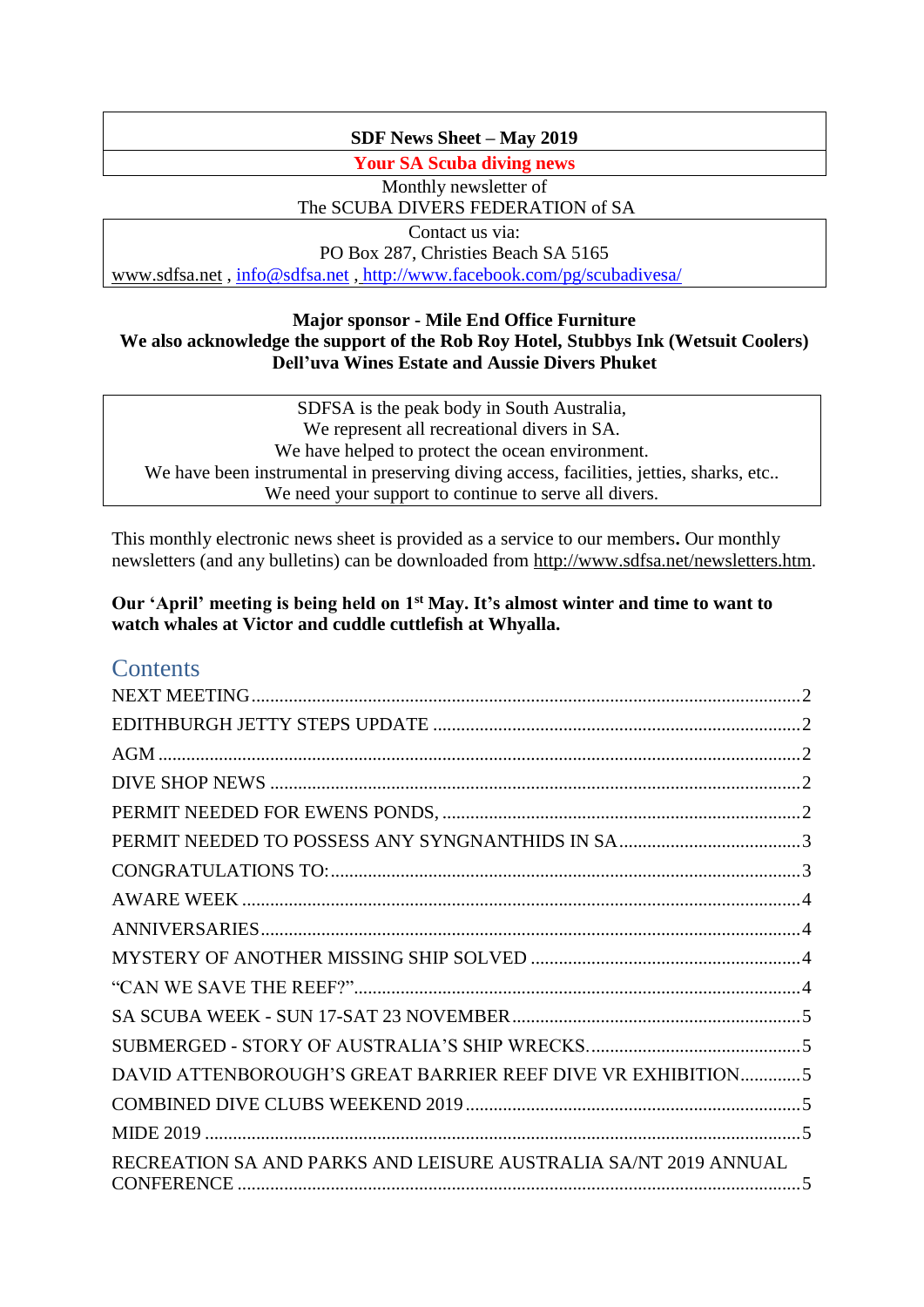| 2019 WORLD WHALE CONFERENCE AND WHALE HERITAGE SITES SUMMIT |  |
|-------------------------------------------------------------|--|
|                                                             |  |
|                                                             |  |

# <span id="page-1-0"></span>**NEXT MEETING**

Please note that our next meeting is now being held at 7pm on Wednesday 29/5 (5th Wed). Keep the Rob Roy Hotel in mind for your next function (8223 5391).

# <span id="page-1-1"></span>**EDITHBURGH JETTY STEPS UPDATE**

The northern steps at the Edithburgh jetty have now been fixed thanks to the District Council (and the Ratepayers) of the Yorke Peninsula. The DC Yorke Peninsula says that a new support beam has been installed at the bottom end and one step replaced. We are still pursuing the installation of a platform at the bottom of the southern steps to aid in extracting injured people.

# <span id="page-1-2"></span>**AGM**

We are considering a suggestion that we hold our July AGM on Tuesday 16th July.

# <span id="page-1-3"></span>**DIVE SHOP NEWS**

<span id="page-1-4"></span>The Dive Shack has adopted Port Noarlunga reef, with the aim of taking good care of it.

# **PERMIT NEEDED FOR EWENS PONDS,**

"New snorkelling and diving permits for Ewens Ponds Conservation Park will be introduced in the coming months. The Department for Environment and Water is introducing a permit system and says it's to ensure the conservation and sustainable use of the ponds. Thousands of recreational divers and snorkelers visit the ponds each year, and underwater vegetation is being damaged due to the increasing number of visitors. The new permit system will limit the number of people allowed in the water at any given time. According to the department, permits will be available to purchase via the National Parks SA website, and will allow visitors to be in the water for up to one hour. Snorkelling permits will be \$15 per adult, \$13 concession, and \$10 for children 15 years and under. Annual permits will also be available. "Permit fees will go towards the ongoing management of Ewens Ponds, ensuring that this unique local gem is kept intact for years to come," Senior Ranger Aidan Laslett said. Ewens Ponds are closed each spring to let the ponds rejuvenate." (Sources:

[https://www.parks.sa.gov.au/find-a-park/Browse\\_by\\_region/Limestone\\_Coast/ewens-ponds-](https://www.parks.sa.gov.au/find-a-park/Browse_by_region/Limestone_Coast/ewens-ponds-conservation-park#see-and-do)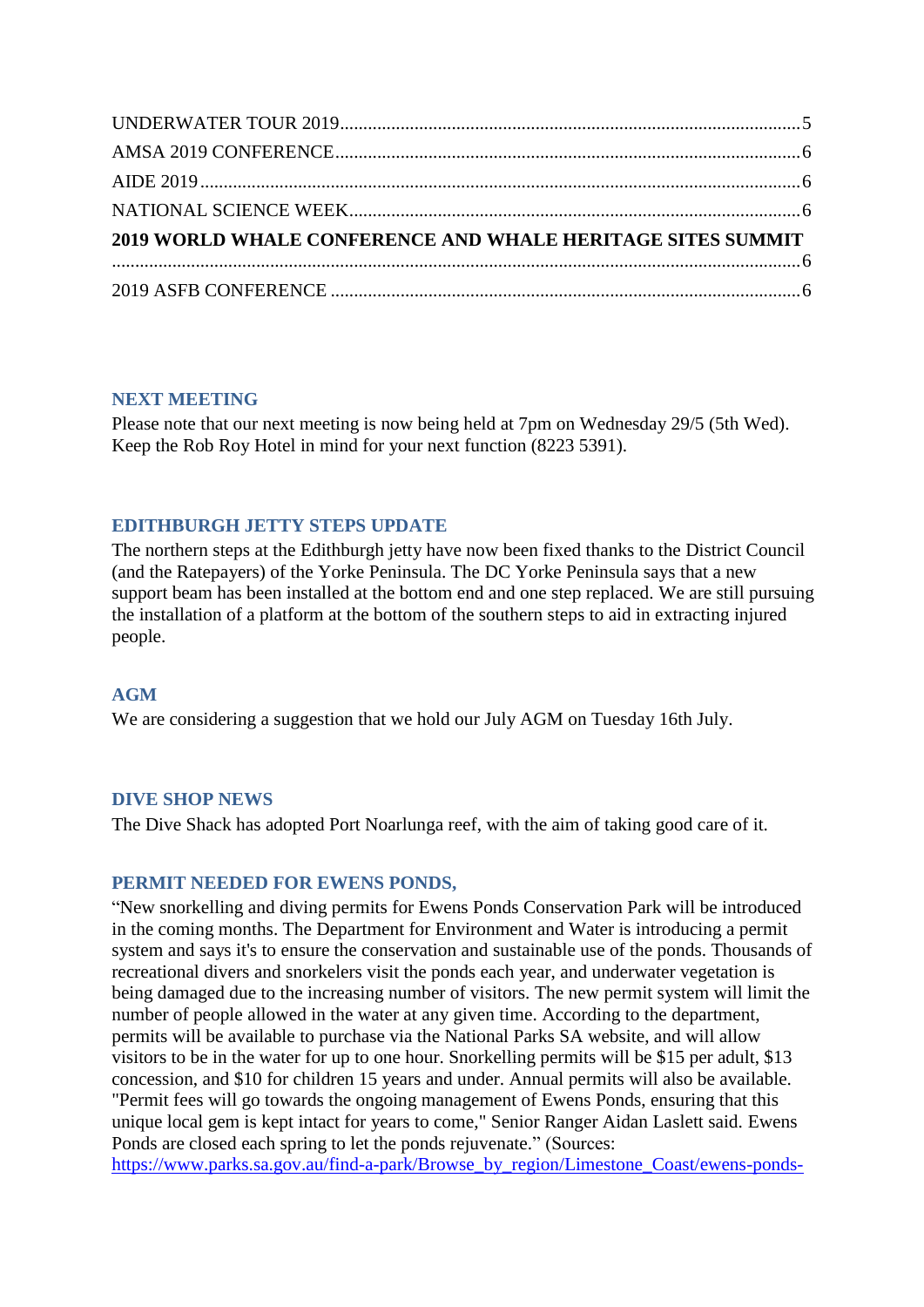[conservation-park#see-and-do](https://www.parks.sa.gov.au/find-a-park/Browse_by_region/Limestone_Coast/ewens-ponds-conservation-park#see-and-do) and

[https://www.parks.sa.gov.au/files/sharedassets/parks/parks/limestone-coast/ewens-ponds](https://www.parks.sa.gov.au/files/sharedassets/parks/parks/limestone-coast/ewens-ponds-conservation-park/parks_pdfs_ewensponds_guide.pdf)[conservation-park/parks\\_pdfs\\_ewensponds\\_guide.pdf](https://www.parks.sa.gov.au/files/sharedassets/parks/parks/limestone-coast/ewens-ponds-conservation-park/parks_pdfs_ewensponds_guide.pdf) )

# <span id="page-2-0"></span>**PERMIT NEEDED TO POSSESS ANY SYNGNANTHIDS IN SA**

As reported last month, all seahorses, pipefish and seadragons were declared, protected species under the South Australian Fisheries Act regulations in 2006. The Fisheries Management Act 2007 section 72 specifies that you are not permitted to be in possession of a protected species (i.e. no matter the circumstance or when it was taken), unless pursuant to a permit issued by the Minister. This same section also indicates that the Minister must not issue a permit unless the opinion that is in the public interest to do so. Please note that each Ministerial permit is assessed on its merits and a prerequisite/requirement for possession of a protected species would be a registered research provided such as a museum, university etc. to support education, research and protection of the species. There is a Ministerial permit application (Possess or Control Protected Species) you can apply for on the PIRSA website, here is a link to the form: [https://www.pir.sa.gov.au/fishing/permits\\_and\\_exemptions](https://www.pir.sa.gov.au/fishing/permits_and_exemptions) . You can either complete the form by paper or online.

# <span id="page-2-1"></span>**CONGRATULATIONS TO:**

Terry Johns and Wally Pillen.on the successful release of a Port Jackson shark caught in fishing line at Port Noarlunga Jetty as shown at

<https://www.facebook.com/TezzaMcJ/videos/10218785008473969/?t=36>.

The members of the SA Whale Disentanglement Team who successfully disentangled their first whale near Victor Harbor in early April. See

<https://departmentforenvironmentandwater.cmail19.com/t/r-l-jinwc-urhhiimhh-i/> [f](https://departmentforenvironmentandwater.cmail19.com/t/r-l-jinwc-urhhiimhh-i/)or more details.

The team from AusOcean (Australian Ocean Laboratory) on the release of their report of their recent expeditions to Smith Bay on Kangaroo Island. The Smith Bay Marine Ecology Report can be found at

[https://www.ausocean.org/s/doc/2019\\_AusOcean\\_Smith\\_Bay\\_Marine\\_Ecology\\_Report.pdf](https://www.ausocean.org/s/doc/2019_AusOcean_Smith_Bay_Marine_Ecology_Report.pdf) . Chelsea Haebich, Jamie Hicks and the Reef Life Survey team on being featured in The

Advertiser on 10<sup>th</sup> April. Check it out on Facebook at

[https://www.facebook.com/ReefLifeSurvey/photos/a.572982492728040/3238674469492149/](https://www.facebook.com/ReefLifeSurvey/photos/a.572982492728040/3238674469492149/?type=3&theater) [?type=3&theater](https://www.facebook.com/ReefLifeSurvey/photos/a.572982492728040/3238674469492149/?type=3&theater) or on Twitter at

<https://twitter.com/i/topics/news/e202754746?cn=ZmxleGlibGVfcmVjc18y&refsrc=email>.

The AusOcean team also featured on Ch. 7 TV's 6pm news on a Sunday night in April. See it at <https://www.facebook.com/watch/?v=2221830691410767> .

The team from Experiencing Marine Sanctuaries' Inclusive Snorkel Program who demonstrated how wheel-chair bound people can snorkel via the aid of the team's Mobichair. ABC TV's footage shown on the National News bulletin can be found at [https://abcportal-](https://abcportal-my.sharepoint.com/personal/nielsen_benelliot_abc_net_au/_layouts/15/onedrive.aspx?id=%2Fpersonal%2Fnielsen%5Fbenelliot%5Fabc%5Fnet%5Fau%2FDocuments%2FABC%20News%5Fsnorkel%2Emp4&parent=%2Fpersonal%2Fnielsen%5Fbenelliot%5Fabc%5Fnet%5Fau%2FDocuments&cid=b414bd14-53ce-4d62-9afa-04decbee37c2)

[my.sharepoint.com/personal/nielsen\\_benelliot\\_abc\\_net\\_au/\\_layouts/15/onedrive.aspx?id=%2](https://abcportal-my.sharepoint.com/personal/nielsen_benelliot_abc_net_au/_layouts/15/onedrive.aspx?id=%2Fpersonal%2Fnielsen%5Fbenelliot%5Fabc%5Fnet%5Fau%2FDocuments%2FABC%20News%5Fsnorkel%2Emp4&parent=%2Fpersonal%2Fnielsen%5Fbenelliot%5Fabc%5Fnet%5Fau%2FDocuments&cid=b414bd14-53ce-4d62-9afa-04decbee37c2) [Fpersonal%2Fnielsen%5Fbenelliot%5Fabc%5Fnet%5Fau%2FDocuments%2FABC%20New](https://abcportal-my.sharepoint.com/personal/nielsen_benelliot_abc_net_au/_layouts/15/onedrive.aspx?id=%2Fpersonal%2Fnielsen%5Fbenelliot%5Fabc%5Fnet%5Fau%2FDocuments%2FABC%20News%5Fsnorkel%2Emp4&parent=%2Fpersonal%2Fnielsen%5Fbenelliot%5Fabc%5Fnet%5Fau%2FDocuments&cid=b414bd14-53ce-4d62-9afa-04decbee37c2) [s%5Fsnorkel%2Emp4&parent=%2Fpersonal%2Fnielsen%5Fbenelliot%5Fabc%5Fnet%5Fau](https://abcportal-my.sharepoint.com/personal/nielsen_benelliot_abc_net_au/_layouts/15/onedrive.aspx?id=%2Fpersonal%2Fnielsen%5Fbenelliot%5Fabc%5Fnet%5Fau%2FDocuments%2FABC%20News%5Fsnorkel%2Emp4&parent=%2Fpersonal%2Fnielsen%5Fbenelliot%5Fabc%5Fnet%5Fau%2FDocuments&cid=b414bd14-53ce-4d62-9afa-04decbee37c2) [%2FDocuments&cid=b414bd14-53ce-4d62-9afa-04decbee37c2](https://abcportal-my.sharepoint.com/personal/nielsen_benelliot_abc_net_au/_layouts/15/onedrive.aspx?id=%2Fpersonal%2Fnielsen%5Fbenelliot%5Fabc%5Fnet%5Fau%2FDocuments%2FABC%20News%5Fsnorkel%2Emp4&parent=%2Fpersonal%2Fnielsen%5Fbenelliot%5Fabc%5Fnet%5Fau%2FDocuments&cid=b414bd14-53ce-4d62-9afa-04decbee37c2) .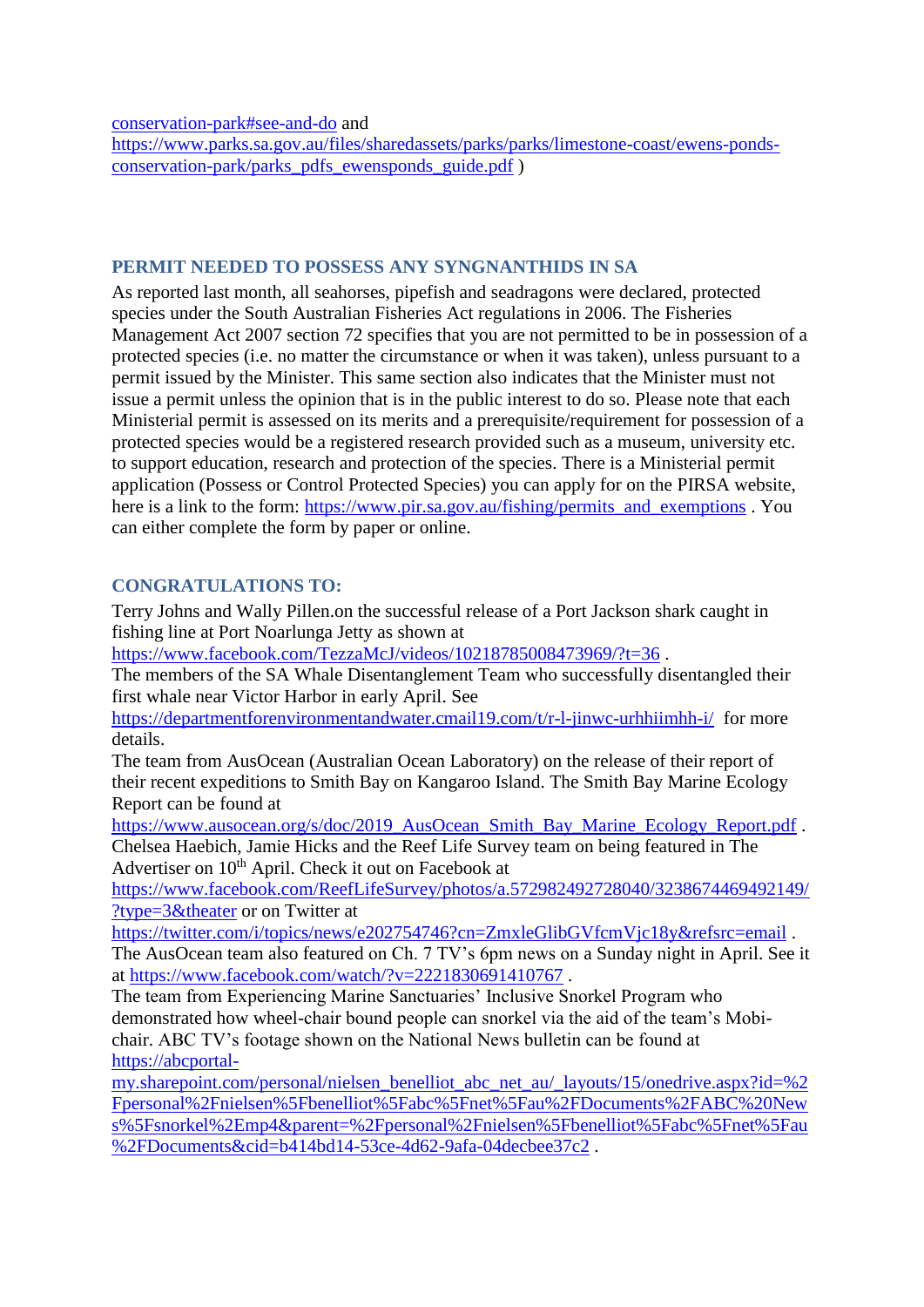#### <span id="page-3-0"></span>**AWARE WEEK**

Domino Albert, Project AWARE Associate Director Global Communications says, "the 2nd edition of AWARE Week is scheduled to take place globally the week of September 14-22, 2019. In celebration of Life Below Water - the United Nations Sustainable Development Goal focused on the ocean - this year's AWARE Week theme is Building Bridges."

## <span id="page-3-1"></span>**ANNIVERSARIES**

77 YEARS AGO, HMAS *Vampire* was sunk off Sri Lanka on 9th April 1942, whilst she was protecting the aircraft carrier *Hermes* during WWII. The precise location of the *Vampire* (D68) has remained uncertain until now, but searchers think that they are close to pinpointing her resting place. *Vampire* was part of the V & W Class of destroyers with HMAS *Voyager* (D31).

49 YEARS AGO, Ron Bellchambers started diving with the competition club called the Lefevre Spearfishing Club. The club dis-banded 3 years later, so Ron started a freediving club in Port Adelaide called the SA Dolphins Freediving Club. Ron hasn't done any spearfishing for many years now. He is now an avid conservationist for the marine environment and for all biodiversity.

# <span id="page-3-2"></span>**MYSTERY OF ANOTHER MISSING SHIP SOLVED**

I have long wondered why the pennant numbers for the ex-HMAS *Perth, Hobart* and *Brisbane* were 38, 39 & 41 respectively, with number 40 absent. I now see that the ex-USS *Goldborough* became DDG 40 when she was transferred to the RAN but was only used for spare parts for the rest of the fleet. According to Wikipedia, "*Goldsborough* ….. was sold to Australia on 17 September 1993 ….. The Royal Australian Navy intended to remove equipment from the ship to establish training facilities for maintenance personnel from their Perth-class destroyers (derivatives of the Charles F. Adams class). At the time, most training was conducted in the United States; it was expensive to continually fly sailors between the United States and Australia, and with the Charles F. Adams class phasing out of service, was likely to be terminated anyway. *Goldsborough* would also be used as a source of spares for the Perth class. The ship was towed from Hawaii to Australia …..and was berthed at Fleet Base East. A four-man team set about removing equipment for installation at the new training facility, and for the Australian destroyers. While in Australian hands, the team painted the number 40 on the bow, filling a gap in the pennant number sequence for their three destroyers. After all usable equipment had been stripped, *Goldsborough* was sold to an Indian company in August 1994, and towed away for ship breaking." (The new series of Air Warfare Destroyers (Hobart Class) bearing the *Hobart* and *Brisbane* names have stuck with the same pennant numbers – DDG 39  $\&$  DDG 41. The third vessel in the Class is HMAS *Sydney –* DDG 42. She is expected to be commissioned this year.)

# <span id="page-3-3"></span>**"CAN WE SAVE THE REEF?"**

ABC TV recently replayed the documentary titled "Can We Save The Reef?". It had first aired in 2018. It can be found on iView at [https://iview.abc.net.au/show/can-we-save-the](https://iview.abc.net.au/show/can-we-save-the-reef)[reef.](https://iview.abc.net.au/show/can-we-save-the-reef) The documentary features the late Dr Ruth Gates quite a bit. Unfortunately, Ruth died late last year.

# **FORTHCOMING EVENTS:**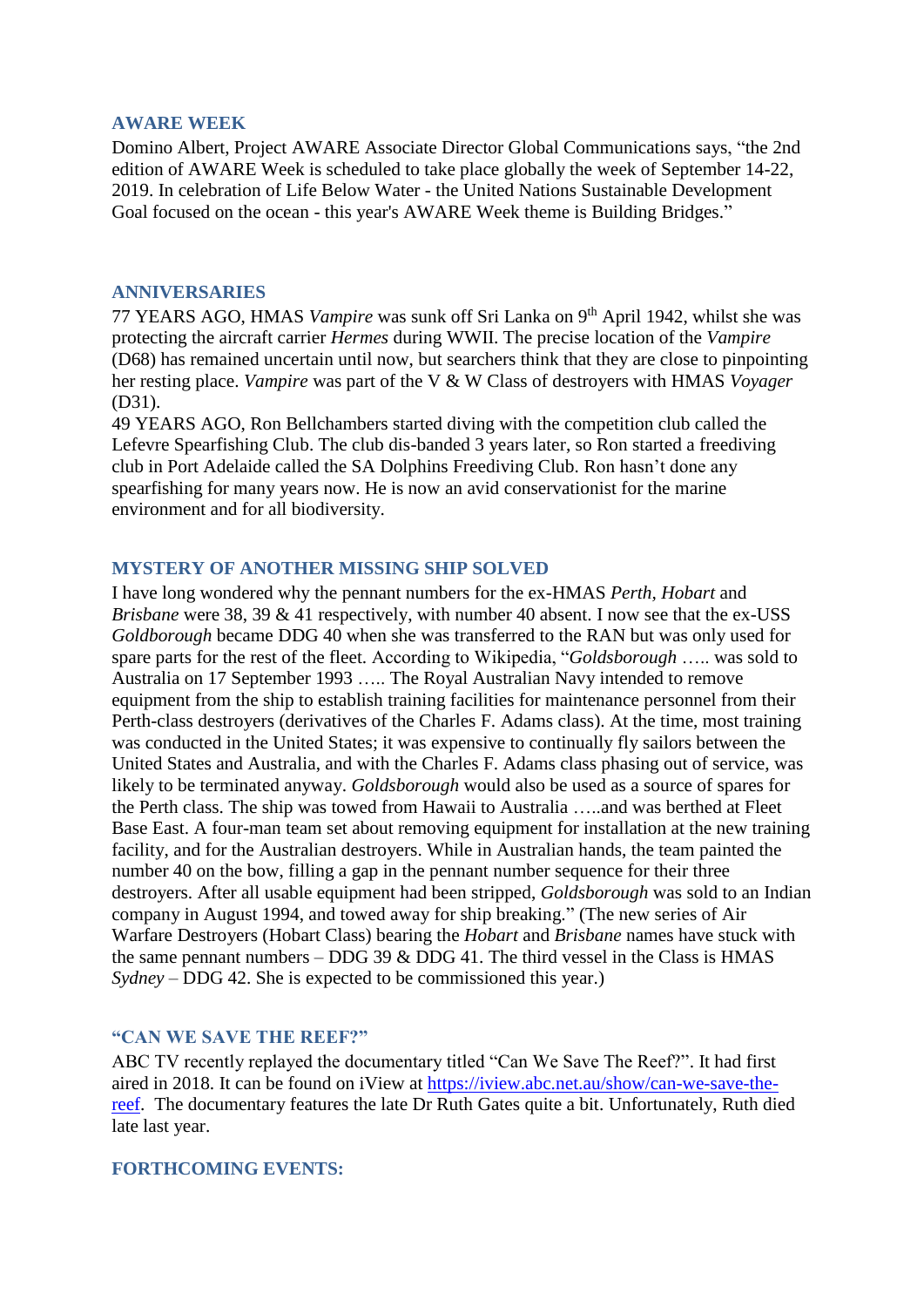Many events are listed on Facebook at<https://www.facebook.com/events/>. Details for many other forthcoming events can be found at [http://www.divelog.net.au/news-events/.](http://www.divelog.net.au/news-events/) Visit the web page found at<http://www.tourism.sa.com/events/event-news-edition-two.aspx> to see the latest from Events South Australia.

# <span id="page-4-0"></span>**SA SCUBA WEEK - SUN 17-SAT 23 NOVEMBER**

We are holding a SA Scuba Week from Sun 17<sup>th</sup> to Sat 23rd November. We're starting with a dive with a spud hunt at Port Noarlunga early on Sun 17<sup>th</sup> November, followed by a BBQ. We are also looking at getting shops, clubs & related organisations to set up display booths. On Saturday 23<sup>rd</sup> November, we're holding an evening event at the Barcoo Function Centre. More details will be provided as they come to hand.

# <span id="page-4-1"></span>**SUBMERGED - STORY OF AUSTRALIA'S SHIP WRECKS.**

The exhibition "Submerged- Story of Australia's Ship Wrecks" is running until 6th May at the Signal Point Gallery in Goolwa. Entry to the exhibition is free.

## <span id="page-4-2"></span>**DAVID ATTENBOROUGH'S GREAT BARRIER REEF DIVE VR EXHIBITION**

David Attenborough's Great Barrier Reef Dive VR Exhibition is being held at the South Australian Museum 11am, 12pm, 1pm and 2pm daily until 14th July 2019. Admission is \$16 (\$12 Museum Members). Further details can be found in our SDFSA Bulletin for April 2019.

# <span id="page-4-3"></span>**COMBINED DIVE CLUBS WEEKEND 2019**

The 15<sup>th</sup> anniversary Combined Dive Clubs Weekend is being held in Tasmania over the June long weekend.

## <span id="page-4-4"></span>**MIDE 2019**

The Malaysia International Dive Expo is being held in Kuala Lumpur from  $3<sup>rd</sup>$  to  $5<sup>th</sup>$  May 2019. See [www.mide.com.my](http://www.mide.com.my/) or page 63 of the April issue of Dive Log for more details.

# <span id="page-4-5"></span>**RECREATION SA AND PARKS AND LEISURE AUSTRALIA SA/NT 2019 ANNUAL CONFERENCE**

Recreation SA with Parks and Leisure Australia SA/NT will again be co-hosting an annual conference in Adelaide on Thursday 9th May 2019. The conference theme will focus on community well-being. Mark Aiston will be the Master of Ceremonies and the program will include guest speakers and presenters. To keep updated with details of the conference, visit [www.recreationsa.org](http://www.recreationsa.org/) and<https://www.facebook.com/RecreationSA/> .

# <span id="page-4-6"></span>**UNDERWATER TOUR 2019**

The Underwater Tour 2019 presents an evening with David Doubilet, Jennifer Hayes & William Tan at the Space Theatre at the Adelaide Festival Centre at 7pm on Monday 13<sup>th</sup> May. Visit [https://underwatertour.us17.list](https://underwatertour.us17.list-manage.com/track/click?u=3fb64f94d726775164076a97d&id=b921b5b92b&e=ff14df6e0e)[manage.com/track/click?u=3fb64f94d726775164076a97d&id=b921b5b92b&e=ff14df6e0e](https://underwatertour.us17.list-manage.com/track/click?u=3fb64f94d726775164076a97d&id=b921b5b92b&e=ff14df6e0e) to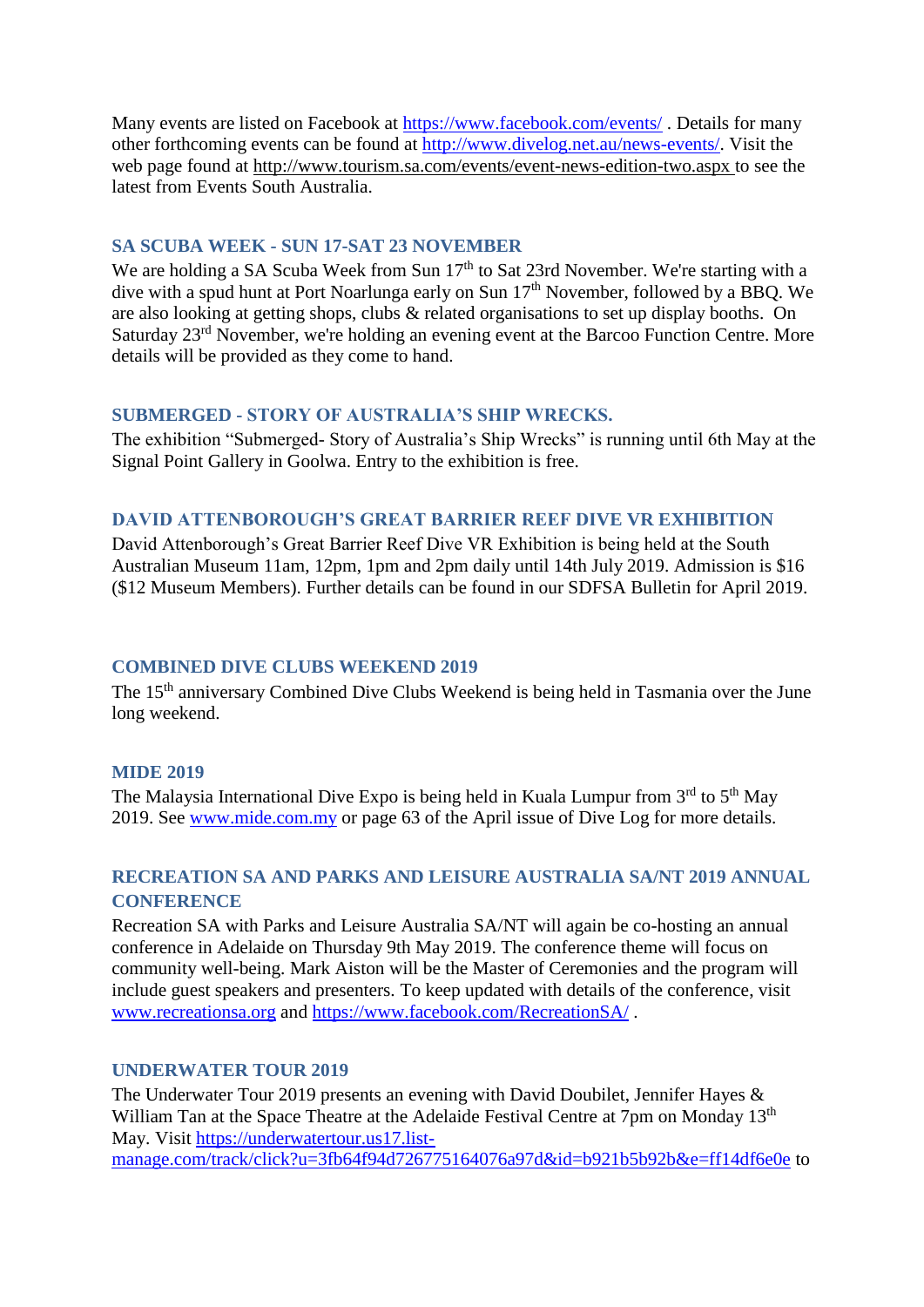book your tickets (\$80 - \$160 (+ \$8.95 per transaction). See<http://underwatertour.com.au/> or pages 28-29 in the April issue of Dive Log.

## <span id="page-5-0"></span>**AMSA 2019 CONFERENCE**

The AMSA 2019 conference is being held in Fremantle, WA from 7-11<sup>th</sup> July. This year's theme for the conference is "Marine Science for a Blue Economy". More information on the conference can be found at<http://amsa19.amsa.asn.au/>.

### <span id="page-5-1"></span>**AIDE 2019**

The Australia International Dive Expo is being held at the Exhibition Convention Centre (level 1, Hall 3) in Sydney from  $1<sup>st</sup>$  to  $5<sup>th</sup>$  August 2019. Visit [www.australiadiveexpo.com](http://www.australiadiveexpo.com/) or see page 59 of the May issue of Dive Log for more details.

# <span id="page-5-2"></span>**NATIONAL SCIENCE WEEK**

This year's National Science Week is being held 10 – 18th August 2019. See [www.scienceweek.net.au](http://www.scienceweek.net.au/) .

### <span id="page-5-3"></span>**2019 WORLD WHALE CONFERENCE AND WHALE HERITAGE SITES SUMMIT**

The 2019 World Whale Conference and Whale Heritage Sites Summit are both being held in Hervey Bay, Queensland in October (2019). The World Whale Conference is being held from 7-9th October and Whale Heritage Sites Summit is being held from 10-11th October. The event will be hosted by Fraser Coast Tourism and Events and the World Cetacean Alliance.

# <span id="page-5-4"></span>**2019 ASFB CONFERENCE**

The Australian Society for Fish Biology conference is being held 14–17th October at the Australian National Library in Canberra, ACT. ASFB 2019 will showcase and celebrate the many ways we can illuminate the wonderful world of fishes in the hearts and minds of people spanning a range of cultures, backgrounds and perspectives. The conference program includes workshops, special events and sessions that will explore how effective communication via the visual arts, digital media, and the spoken and written word can bring new understanding and inspiration to the millions of people who value and depend on fishes for their wellbeing. See the conference website at<http://asfbconference.org/> for more details.

The Scuba Divers Federation of SA is a member of the following: - RecFishSA (SA Recreational Fishing Advisory Council)<https://recfishsa.org.au/> SA Trails Coordinating Committee\*<http://www.southaustraliantrails.com/> \* (Office of Recreation & Sport)<http://www.ors.sa.gov.au/> Recreation SA<http://recreationsa.org/>

If you wish to be included on the mailing list for this electronic news sheet, contact Steve Reynolds, the Federation's Secretary, on [info@sdfsa.net](mailto:info@sdfsa.net) for more details. The SDF supports both Reef Watch & DragonSearch [http://www.conservationsa.org.au/reef\\_watch](http://www.conservationsa.org.au/reef_watch)